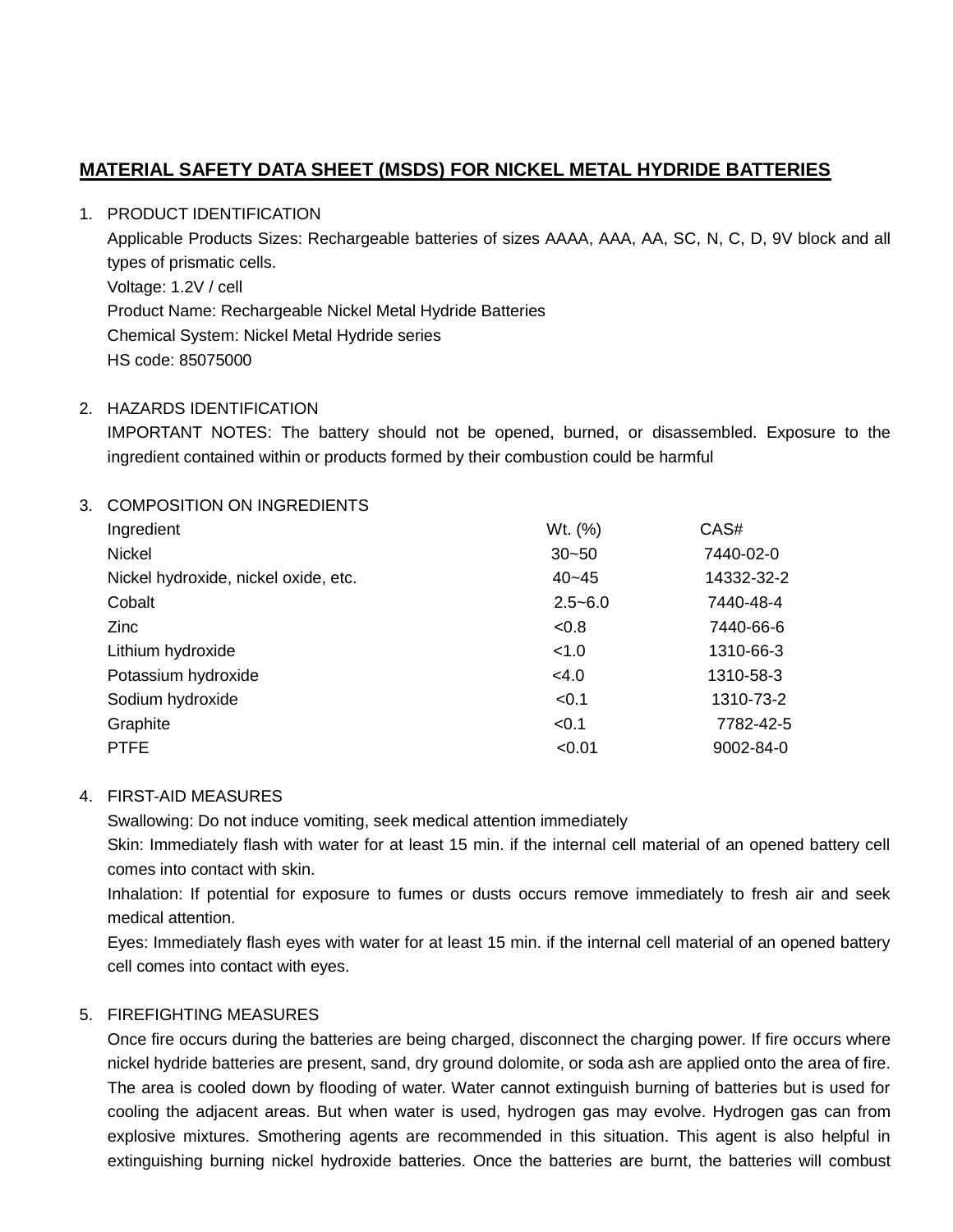completely. Fire fighters should wear self-contained breathing apparatus because burning nickel metal hydroxide batteries may produce toxic fumes including oxides of nickel, cobalt, lanthanum, etc..

# 6. ACCIDENTAL RELATE MEASURES (ACCIDENTAL RELEASE OR SPILLAGE)

 Spill and leaks are unlikely because cells are contained in a hermetically-sealed case. If the battery case is breached, use protective clothing that is impervious to caustic material and absorb or pack spill residues in insert material. Dispose in accordance with applicable state and federal regulations.

# 7. HANDLING & STORAGE (PRECAUTIONS SAFE HANDLING & USE)

Storage: Store in a cool, well-ventilated area elevated temperature may reduce the battery life.

 Handling: This battery is capable of delivering very high short circuiting current. Prolonged short circuiting will cause high cell temperatures which can cause skin burns. Sources of short circuiting include jumbled batteries in bulk containers, metal jewellery, and metal covered tables or metal belts used for assembly of batteries in devices. Direct soldering is not recommended. Welding to the battery is required and resistance welding is preferred in this situation. Do not open the battery. Batteries packing in bulk containers should not be shaken..

# 8. EXPOSURE CONTROLS (PERSONAL PROTECTION)

Under normal use, ventilation, respiratory protection, eye protection and gloves are not required.

### 9. PHYSICAL & CHEMICAL PROPERTIES

 encountered during normal use. The cell is contained in a hermetically-sealed case, designed to withstand temperatures and pressure

 NiMH batteries act as a DC power source with voltage of 1.20V. It does not provide other chemical functions or physical functions.

### 10. STABILITY & REACTIVITY (REACTIVITY DATA)

 Hazardous polymerization will not occur. Hazardous decomposition products would be oxides of nickel, cobalt, lanthanum, etc..

Conditions of heat, open flames, sparks and moisture are avoided.

# 11. TOXICOLOGICAL INFORMATION (HEALTH HAZARD DATA)

 If battery or open battery is ingested, do not induce vomiting of the mouth or give food or drink. Seek medical care immediately. Contents of an open battery can cause serious chemical burns of mouth, esophagus and gastrointestinal tract.

# 12. ECOLOGICAL INFORMATION (FREE & EXPLOSION HAZARD DATA)

Flash point: N/A Lower explosive limit: N/A Upper explosive limit: N/A

Extinguishing media: Any class of extinguishing medium may be used on the batteries or their packing material.

### 13. DISPOSAL CONSIDERATION (DISPOSAL METHOD)

Batteries produced by Linghao can be disposed or recycled under local government regulation, i.e. EU